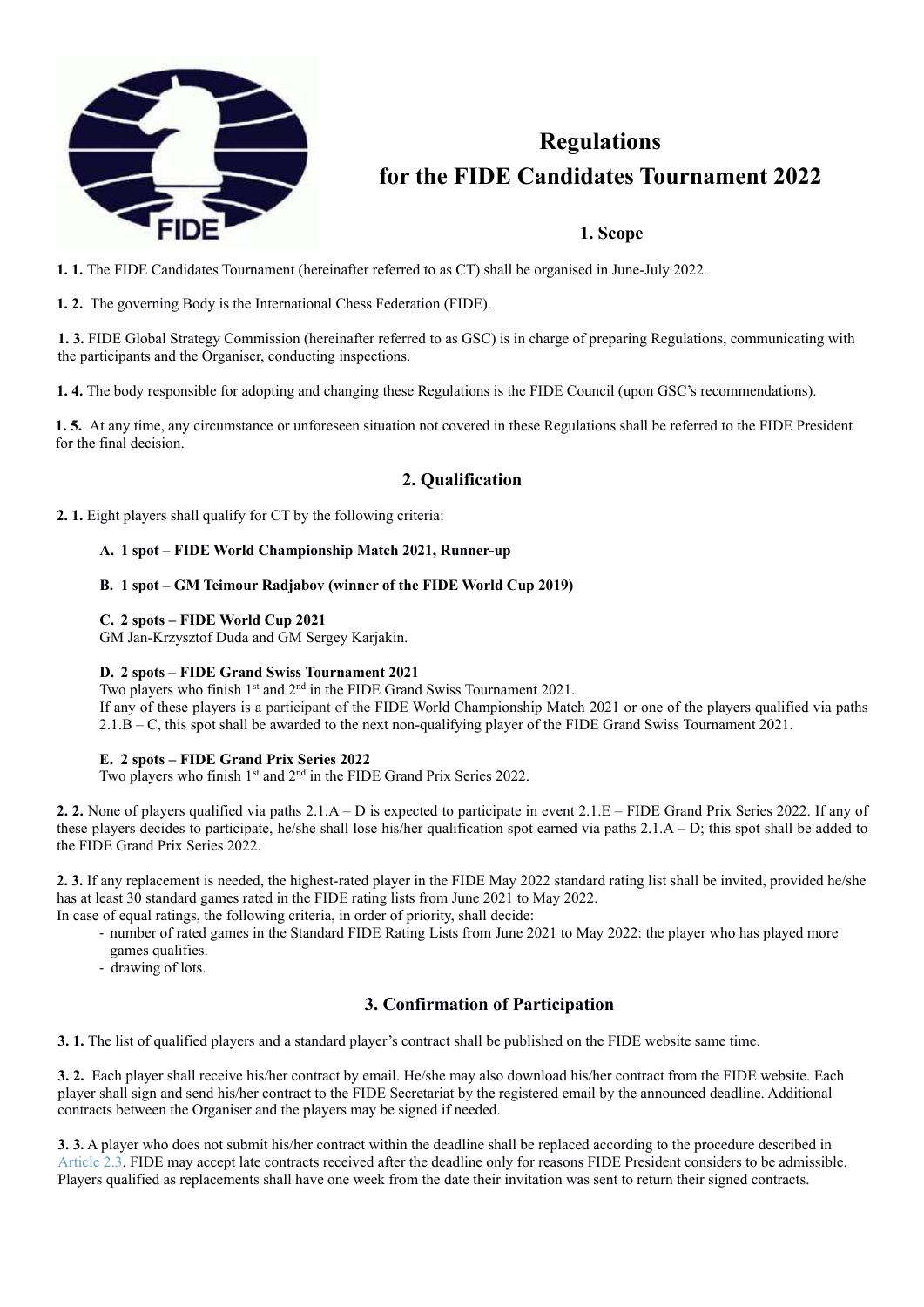**3. 4.** A player who signs his/her contract announced his/her withdrawal afterwards shall be replaced as described in Article 2.3.

**3. 5.** Players who fail to provide a satisfactory reason for withdrawal after they have signed the player's contract, may be imposed a fine up to ten thousand (10,000) euros. Such decision can only be taken by the FIDE Council.

## **4. Tournament Regulations**

## **4. 1. Format & System**

The 8 players play a double round robin tournament (14 rounds).

### **4. 2. Time control and default time**

**4. 2. 1.** The games are played using the electronic clocks and boards approved by FIDE.

**4. 2. 2.** The time control for each game is 120 minutes for the first 40 moves, followed by 60 minutes for the next 20 moves and then 15 minutes for the rest of the game with an increment of 30 seconds per move starting from move 61.

**4. 2. 3.** A player who arrives in the playing area after the actual start time of his/her game shall have five hundred (500) euros deducted from his/her prize money. A player who arrives in the playing area more than 15 minutes after the actual start time of his/her game shall lose his/her game by default, but without financial penalty.

### **4. 3. Draw by mutual agreement**

The players cannot draw a game by agreement before black's  $40<sup>th</sup>$  move. A claim for a draw before black's  $40<sup>th</sup>$  move is permitted only cases of draw by threefold repetition or a stalemate.

## **4. 4. Conditions of victory**

**4. 4. 1.** The final standings shall be determined by the number of points scored (1 point for each win, half a point for each draw, 0 for each loss). The winner of CT shall qualify for the World Chess Championship Match 2023. Any tie shall be broken according to Article 4.4.2.

## **4. 4. 2. Tie-breaks**

**4. 4. 2. 1.** If there is a tie for first place after 14 rounds, a playoff to determine the winner shall be played.

The play-off may consist of up to three stages.

## **4. 4. 2. 1. 1.** Stage I

- a) If there are 2 players tied, after a drawing for colours made on the day of Round 14, a match of two games shall be played with a time control of 15 minutes for each player + 10 seconds increment per move, starting from move 1.
- b) If there are between 3 and 6 players (inclusive) tied, after pairings made on the day of Round 14, a single round robin tournament shall be played with a time control of 15 minutes for each player + 10 seconds increment per move, starting from move 1.
- c) If there are either 7 or 8 players tied, after pairings made on the day of Round 14, a single round robin tournament shall be played with a time control of 10 minutes for each player + 5 seconds increment per move, starting from move 1.

**4. 4. 2. 1. 2.** Stage II. Played among players who remain tied for first place after Stage I (see Article 4.4.2.1.1).

- a) If there are 2 players tied, after a drawing for colours, a match of two games shall be played with a time control of 3 minutes for each player  $+ 2$  seconds increment per move, starting from move 1.
- b) If there are more than 2 players tied, after new pairings, a single round robin tournament shall be played with a time control of 3 minutes for each player + 2 seconds increment per move, starting from move 1.

**4. 4. 2. 1. 3.** Stage III. Played among players who remain tied for first place after Stage II (see Article 4.4.2.1.2).

- a) A knockout tournament shall be played. If there are more than two players, the knockout bracket shall be determined by drawing of lots. Each match shall consist of one game played with a time control of 3 minutes for each player + 2 seconds increment per move, starting from move 1. The colours for the game shall be determined by a drawing of lots.
- b) If the game in clause a) above is drawn, another game shall be played with the colours reversed with a time control of 3 minutes for each player  $+2$  seconds increment per move, starting from move 1.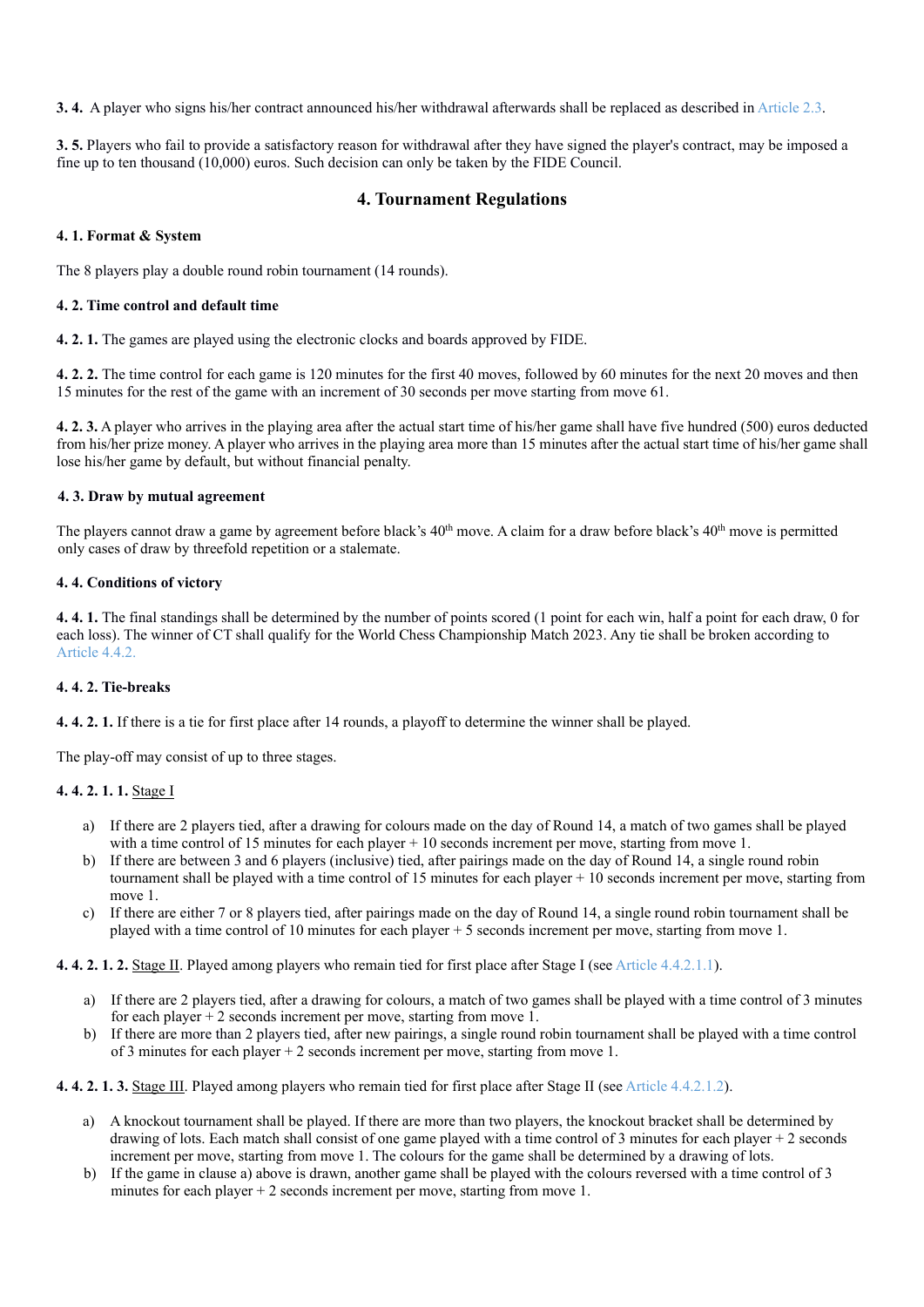c) If the game in clause b) above is drawn, the procedure described in clause b) above shall be applied until a game is played with a decisive result.

**4. 4. 2. 2.** If a playoff for first place is played (see Article 4. 4. 2. 1**)**, ties for all positions except for first place shall be broken according to the following criteria, in order of priority:

- a) The later round reached in Stage III of the playoff (see Article 4.4.2.1.3**)**;
- b) The higher number of points scored in Stage II of the playoff (see Article 4.4.2.1.2);
- c) The higher number of points scored in Stage I of the playoff (see Article 4.4.2.1.1);
- d) The tie-break criteria described in Article 4.4.2.3.

**4. 4. 2. 3.** If there is no tie for first place after 14 rounds, ties for all positions shall be broken according to the following criteria, in order of priority:

- a) Sonneborn-Berger System;
- b) Total number of wins in the tournament;
- c) The results of the games between the players involved in the tie;
- d) Drawing of lots.

### **4. 5. Prizes**

**4. 5. 1.** The minimum prize fund of CT shall amount to five hundred thousand (500,000) euros. The amount shall be net and cleared of any local taxes. The money prizes shall be allocated as follows (minimum in euros):

Prize money distribution:  $1<sup>st</sup>$  place – 48,000 euros  $2<sup>nd</sup>$  place – 36,000 euros  $3<sup>rd</sup>$  place – 24,000 euros

All prize money shall be divided equally among the players with the equal score after 14 rounds regardless tie-break results.

In addition, each player gets 3,500 euros for every half point scored.

**4. 5. 2.** The prize money shall be paid by direct banker's order drawn in euros. Within fourteen working days after completion of the event and receiving player's bank details, FIDE shall transfer players' prize money to his/her bank account.

**4. 5. 3.** If a player withdraws after the start of the tournament, FIDE Council shall decide whether or not to pay out his/her prize money depending on particular circumstances.

### **4. 6. Schedule**

| <b>DAY</b>              | <b>EVENT</b>                                    |
|-------------------------|-------------------------------------------------|
| 1                       | Arrivals*, Opening Ceremony & Technical Meeting |
| 2                       | Round 1                                         |
| $\overline{\mathbf{3}}$ | Round 2                                         |
| 4                       | Round 3                                         |
| 5                       | Free day                                        |
| 6                       | Round 4                                         |
| 7                       | Round 5                                         |
| 8                       | Round 6                                         |
| 9                       | Free day                                        |
| 10                      | Round 7                                         |
| 11                      | Round 8                                         |
| 12                      | Round 9                                         |
| 13                      | Free day                                        |
| 14                      | Round 10                                        |
| 15                      | Round 11                                        |
| 16                      | Round 12                                        |
| 17                      | Free day                                        |
| 18                      | Round 13                                        |
| 19                      | Round 14                                        |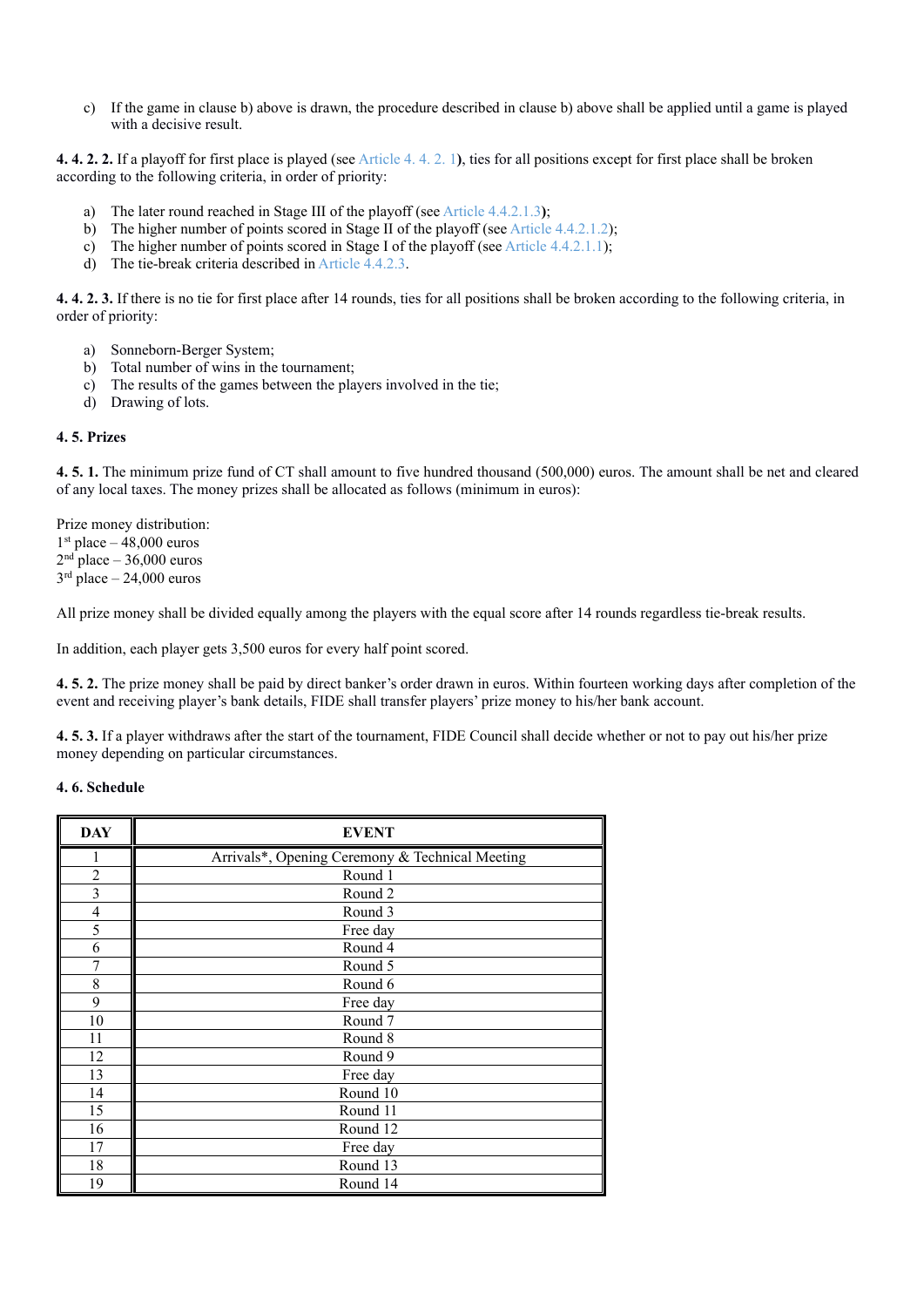| $\sim$<br>∠∪ | Tie-breaks $\alpha$<br>$\Box$ losing $\sqrt{ }$<br>$x_{0}$<br>eremony |
|--------------|-----------------------------------------------------------------------|
|              |                                                                       |

\* Each player has the right to arrive and be accommodated in accordance with Article 4.7.2. three days prior to the first round.

The playing schedule can be changed only with the approval of the FIDE President.

## **4. 7. Travel and Accommodation**

**4. 7. 1.** Each player shall be reimbursed for the travel expenses of one or two persons up to the total amount of one thousand (1,000) euros, if travelling from the same Continent and two thousand (2,000) euros, if travelling from another Continent.

**4. 7. 2.** Each player shall be provided with two free single rooms with full board in the official hotel (minimum 4\*) for twenty-two nights (three days prior to the first round – departure day).

**4. 7. 3.** For security and administrative reasons, all participants are expected to stay in the officially designated hotel.

## **4. 8. Playing venue**

**4. 8. 1.** GSC shall ensure the playing venue and its environs meet the requirements of the FIDE Regulations for the organisation of Top-Level Tournaments (FIDE Handbook C.01), amended by GSC if needed.

**4. 8. 2.** The playing venue shall be decorated with the FIDE flag, IOC flag, the flags of the host and the participating federations.

**4. 8. 3.** The Organiser shall provide water, coffee, tea and soft drinks free of charge for the players, the principals, VIPs and accredited media.

## **4. 9. Pairings and draw of colours**

**4. 9. 1.** The draw for pairings and colours shall be conducted by the Chief Arbiter in coordination with the FIDE COO not later than four weeks before the start of CT.

**4. 9. 2.** Players from the same federation shall play each other in rounds 1 and 8 (if only two) and in rounds 1, 2, 3 and 8, 9, 10, if there are up to three players from the same federation.

**4. 9. 3.** In case of any replacement player as a result of the provisions of Article 2.3 being applied, the pairings shall remain the same except that the replacement player shall take the place of the withdrawn player.

**4. 9. 4.** If a player withdraws after completing 50% or more of his/her games, the rest of his/her games shall be declared as lost by default. In case a player completes less than 50% of his/her games, all his/her results shall be annulled.

## **4. 10. Playing Conditions**

**4. 10. 1.** The Anti-Cheating Protection Measures for Level 1 events shall be applied (see Appendix I).

**4. 10. 2.** Except with the permission of the Chief Arbiter, only the players, the principals and stewards shall be allowed in the playing area. During a game a player may communicate with an arbiter or a steward.

**4. 10. 3.** The players are not permitted to bring in the playing area a telephone, technical and other equipment extraneous to play, which may in any way disturb or upset their opponents. The Chief Arbiter shall decide what constitutes extraneous equipment disturbing the opponent.

**4. 10. 4.** While his/her game is in progress, a player may leave the playing venue only with the permission of the Chief Arbiter and only if he/she is accompanied by one of the arbiters. In case of this rule violation, the current game shall be declared lost by the player.

**4. 10. 5.** The anti-doping test procedure shall be regulated by the FIDE Medical Commission according to WADA requirements.

**4. 10. 6.** The Organiser has to fulfil the requirements of the medical protocol as per standards of the FIDE Medical Commission and host country requirements.

## **4. 11. Scoresheets**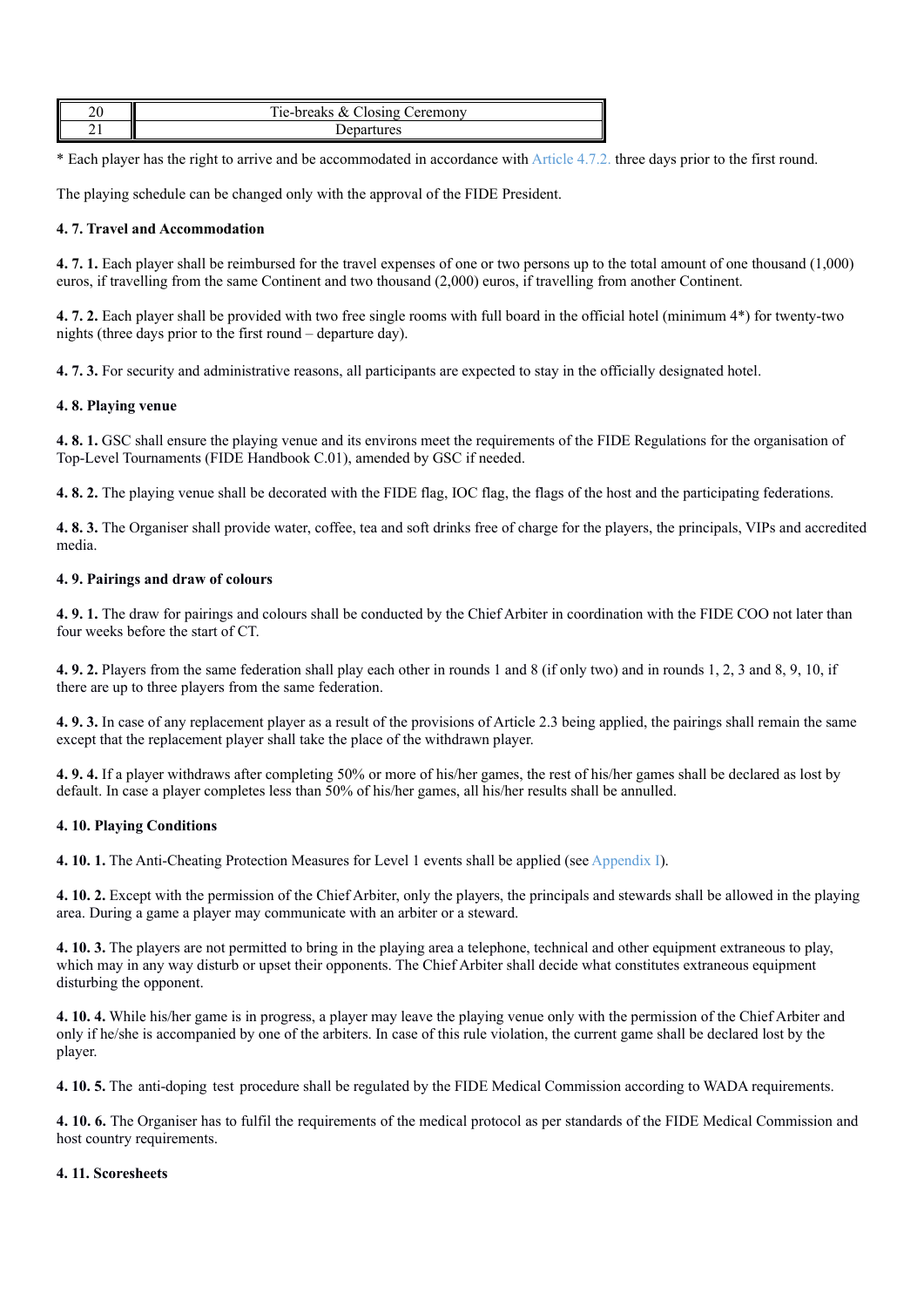**4. 11. 1.** The Organiser shall provide scoresheets according to the specifications provided by GSC.

**4. 11. 2.** At the end of each game the players' original scoresheets shall be submitted to the Chief Arbiter, who shall hand them to FIDE. Refusal of either player to sign the scoresheets shall be penalised according to Article 12.9. of the Laws of Chess. After the players have signed the scoresheets, the Arbiter shall countersign those to confirm the results.

## **4. 12. Players conduct**

**4. 12. 1.** The dress code is strictly observed for the tournament and all the official events and press-conferences.

**4. 12. 1. 1.** Dress code for men: neat shirt and formal suit.

**4. 12. 1. 2.** Dress code for women: neat shirt/blouse and formal suit (with slacks or skirt) or dress.

**4. 12. 1. 3.** No players with t-shirts, jeans, shorts, sneakers, baseball caps or inappropriate dress shall be allowed in a playing venue. Any requests to wear national or traditional dress shall be approved by the FIDE Supervisor.

**4. 12. 2.** The players are required to attend Technical Meetings called by the Chief Arbiter (unless the Chief Arbiter permits otherwise).

**4. 12. 3.** The players are required to be present at all official functions during the tournament including the Opening and Closing Ceremonies as well as official receptions.

**4. 12. 4.** The players are expected to co-operate reasonably with the media. The players are required to make themselves available for short interviews immediately after each game.

**4. 12. 5.** The players are required to make themselves available for the daily press conferences.

**4. 12. 6.** The tournament's winner is required to attend the final press conference after the event and to provide an exclusive interview for official websites if requested by the Press Officer.

**4. 12. 7.** The players shall strictly abide by all medical regulations approved by FIDE and/or the Organiser. The players shall be aware that the regulations are subject to change and at short notice. FIDE shall inform players about any changes as quickly as possible.

**4. 12. 8.** If a player fails to fulfil his/her duties listed in Articles 4.12.1 – 4.12.7, undermines the reputation of FIDE, the Organiser and sponsors, other players, hosting country or city or conducts him-/herself in a manner contrary to the spirit of sportsmanship or the FIDE Code of Ethics, he/she shall be penalised as follows: 5% of his/her prize money shall be forfeited to the Organiser and a further 5% to FIDE for each breach. In cases of serious misconduct, the player may be disqualified from CT. Such decisions can be taken only by FIDE Council.

## **4. 13. Principals**

The Principals are:

- a) FIDE President
- b) FIDE Deputy President and/or FIDE Director General;
- c) Chief Arbiter and Deputy Chief Arbiter.
- d) Fair-Play Officer
- e) FIDE Supervisor (Technical Delegate) Chairman of the Appeals Committee;
- f) Press Officer;
- g) Representative of the FIDE Medical Commission (if needed);
- h) GSC member (if needed).

## **4. 14. Arbiters**

**4. 14. 1.** The two arbiters (Chief Arbiter and Deputy Chief Arbiter) and the Fair-Play Officer shall be appointed by GSC. No arbiter may belong to the same federation as any of the players.

**4. 14. 2.** During play either the Chief Arbiter or his/her Deputy shall be present at a playing area.

**4. 14. 3.** The Chief Arbiter may, in consultation with the GSC, issue additional written regulations to inform the exact playing hours and take care of other technical details not covered by these Regulations.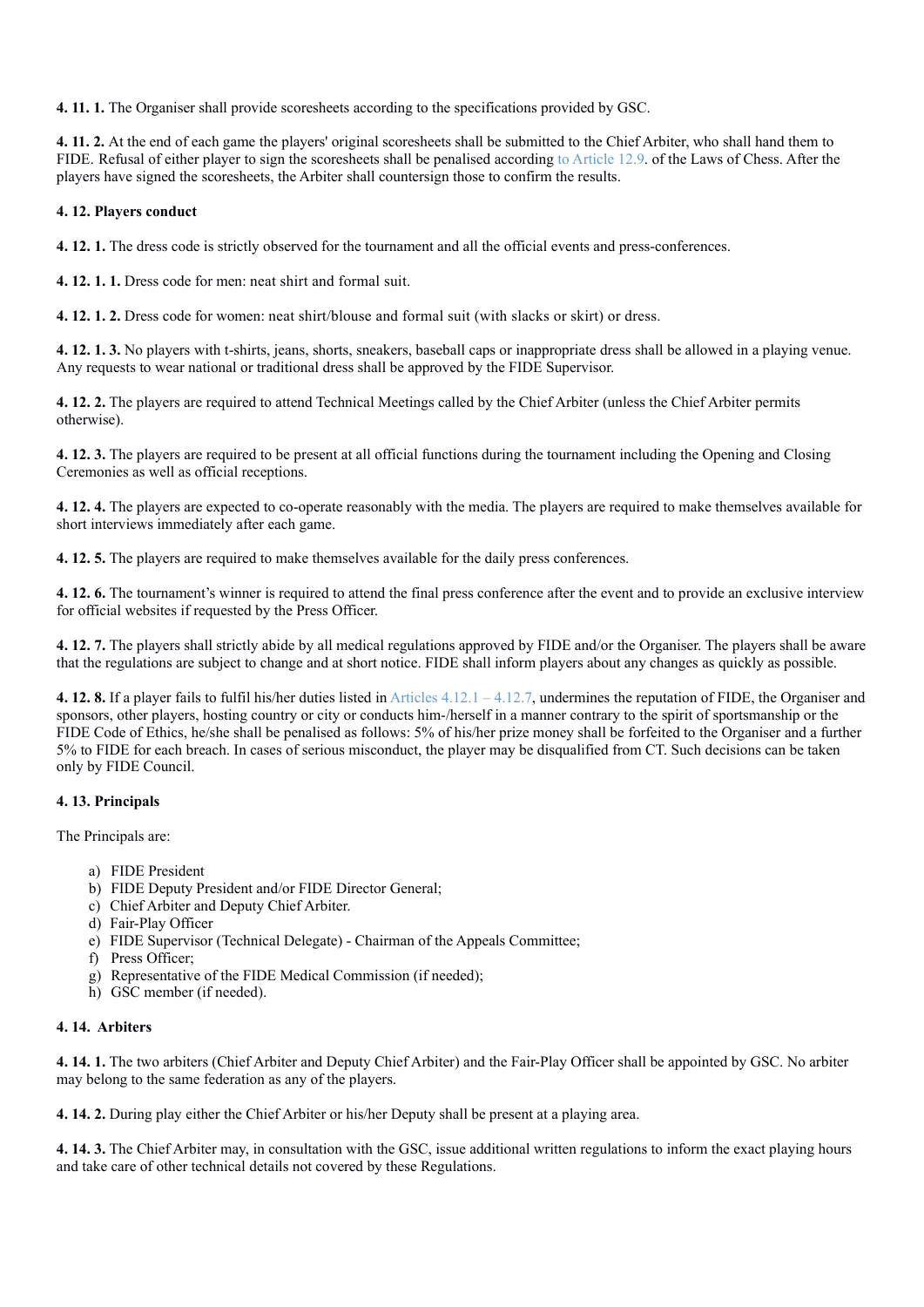**4. 14. 4.** Within one week after the end of the event the Chief Arbiter shall submit a report in English to GSC. The report shall contain the result of each game and also a general description of the course of the event. If there are any difficulties, conflicts or incidents, they shall be described together with the measures taken to deal with them.

## **4. 15. Appeals Committee**

**4. 15. 1.** GSC shall appoint the FIDE Supervisor (Technical Delegate), who shall also be the Chairman of the Appeals Committee. GSC shall appoint two other members of the Appeals Committee from different Federations who shall work remotely. These three Federations shall have no players representing them in the tournament.

**4. 15. 2.** All appeals and protests shall be submitted in writing to the Appeals Committee not more than two hours after the relevant standard game, or the particular infringement complained against, and not more than fifteen minutes after any of tie-break games.

**4. 15. 3.** Each protest shall be accompanied by a deposit fee of five hundred (500) euros or the equivalent in local currency. If an appeal or a protest is accepted, the fee shall be returned. If an appeal or a protest is rejected, the fee may be forfeited to FIDE upon a decision of the Chairman of the Appeals Committee.

**4. 15. 4.** The Appeal Committee may decide on the following matters:

a) appeal against a decision by an arbiter,

b) protest against a player's behaviour,

c) any appeal which the Committee considers relevant.

**4. 15. 5**. The Appeal Committee shall endeavour to find binding solutions that are within FIDE legal framework and the true spirit of the FIDE motto, Gens Una Sumus.

**4. 15. 6.** The Appeals Committee shall endeavour to make a decision within two hours after submission of an appeal or a protest.

**4. 15. 7.** The written decision of the Appeals Committee arising from any dispute in respect of these regulations shall be final.

**4. 15. 8.** Within one week after the end of the event the Chairman of the Appeals Committee shall submit a report in English to GSC.

## **4. 16. Ceremonies**

**4. 16. 1.** The Opening Ceremony shall take place on the day prior to Round 1.

**4. 16. 2.** The program of the Opening Ceremony shall be approved by FIDE Supervisor; such approval shall not be unreasonably withheld. Cultural program and speeches totalling up to 60 minutes are usually welcome. The FIDE Anthem and the Anthem of the hosting nation shall be played.

**4. 16. 3.** The Closing Ceremony shall take place on the day of tie-breaks. FIDE trophy for the winner and gold, silver and bronze medals shall be provided by the Organiser and approved by FIDE Supervisor. The FIDE Anthem, the Anthem of the winner's nation and the Anthem of the hosting nation shall be played.

## **5. Media**

## **5. 1. Website**

The Organiser is responsible for managing, updating and reviewing the official web domain which is used for the event: **http://candidates.fide.com**.

## **5. 2. Communications**

**5. 2. 1.** All official written communications, in print or online form, as well as activities shall identify FIDE as the Governing Body of CT.

**5. 2. 2.** All official communications shall use the official name for the event, in full: FIDE Candidates Tournament 2022.

**5. 2. 3.** All pre-tournament public communications regarding CT (e.g. joint press releases from FIDE and the Organiser) shall be cowritten and scheduled in coordination with the FIDE Chief Marketing and Communications Officer.

## **5. 3. Press Officer designated by FIDE**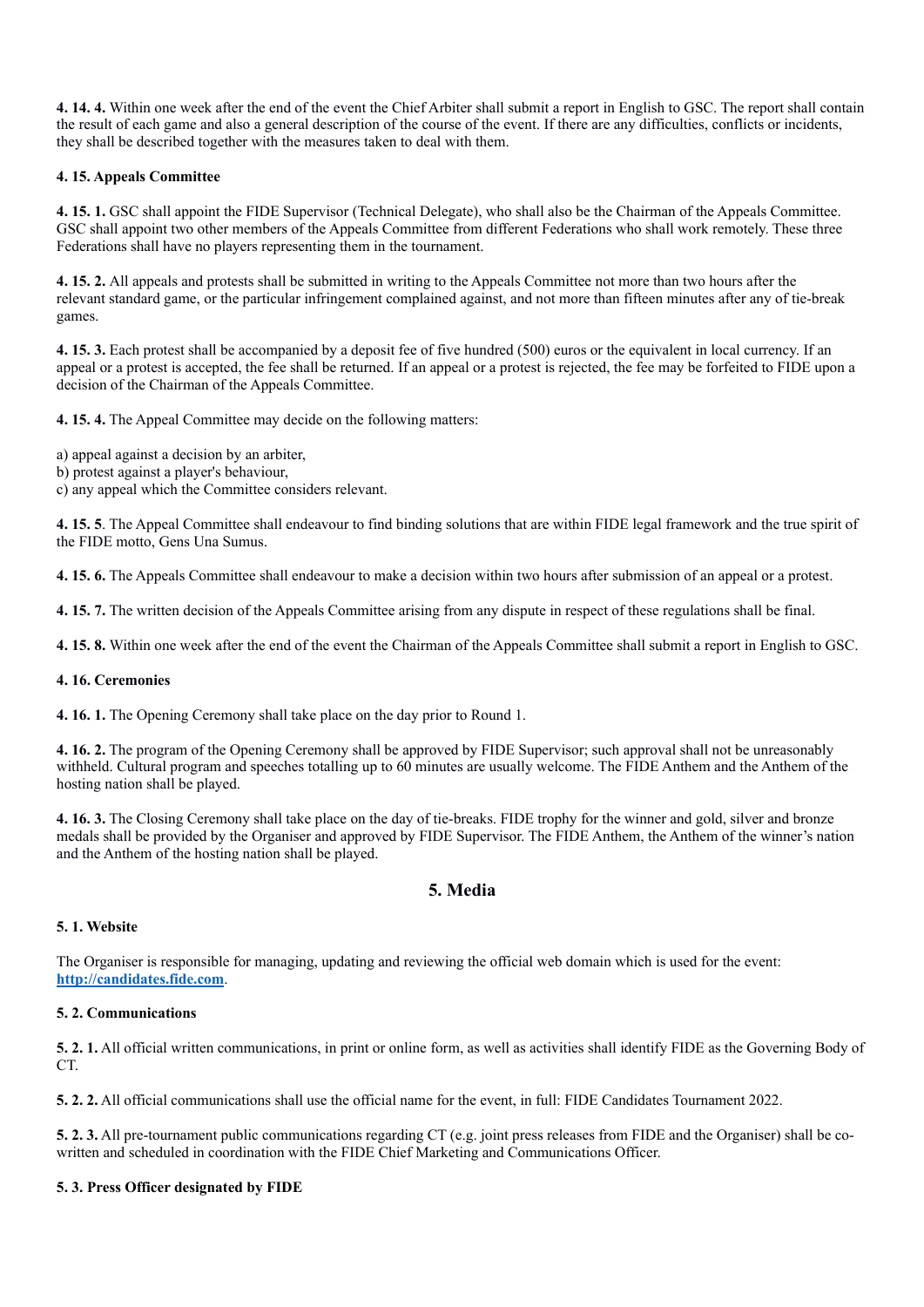**5. 3. 1.** GSC shall appoint the Press Officer for CT. The Organiser shall co-operate with the Press Officer regarding the accreditation and hospitality for journalists and media and the facilities available at the Press Centre that the Organiser chooses to provide, and assists him/her to establish contacts with the local media.

**5. 3. 2.** All content shown at **http://candidates.fide.com** shall be reviewed and approved by the Press Officer. All live images, live broadcasting (Internet TV) pictures and all the other content for the full event are carried on official domains, plus any other web domain that has been agreed between the Organiser and GSC prior to CT. In cases of conflicting information and press statements, the views expressed by the Press Officer shall be the authentic version.

**5. 3. 3.** The Organiser shall warrant that **http://candidates.fide.com** is managed in a professional way and furthermore that it is capable of handling the traffic and publicity that is required for such events. Statistics of traffic and full reports on web performance shall be provided to GSC.

**5. 3. 4.** The Press Officer shall report to the FIDE Chief Marketing and Communications Officer.

**5. 3. 5.** The Press Officer shall be a member of the panel at any Press Conferences conducted during CT.

## **5. 4. Photography and video**

**5. 4. 1.** Only photographers and camera crew expressly authorised by the Press Officer or the FIDE Chief Marketing and Communications Officer may work in the playing venue.

**5. 4. 2.** Television cameras shall try to minimise any inconvenience for the players and may only be allowed if the Chief Arbiter deems their use to be unobtrusive.

**5. 4. 3.** The use of flash is not allowed. An exception could be made only if the particularities of the venue force the photographers to stay more than six meters away from the players. Even in those exceptional circumstances, it is restricted to the first five minutes of standard games, the first three minutes of rapid games and the first minute of blitz games (for eventual tie-break games).

**5. 4. 4.** The Organiser shall provide FIDE with a copy of all the video footage filmed during the event. This includes a recording of the broadcast, interviews, press conferences, and Opening and Closing Ceremonies. This footage shall be provided in a physical support: DVD, flash drive, hard drive, etc. FIDE can make use of these materials as specified in Chapter 8.

## **6. Selection of the Organiser**

**6. 1.** Any Federation member of FIDE or any sponsor supported by a national federation may apply for organisation of CT.

**6. 2.** FIDE shall open a bidding procedure for CT.

**6. 3**. Each application shall contain the following:

- a) Proposed exact place and date.
- b) Proposed tournament venue.

c) Proposed prize fund – minimum five hundred thousand (500,000) euros net of any applicable local taxes.

d) Contribution to FIDE: minimum 15% of the prize fund, not less than one hundred (100,000) euros net of any applicable local taxes. e) Contribution to the FIDE Development Fund: minimum 10% of the prize fund, not less than fifty thousand (50,000) euros net of

any applicable local taxes.

f) Commitment to cover all financial obligations to FIDE, including all the stipends, in accordance with these Regulations.

g) Commitment to cover all organisational costs in accordance with these Regulations.

h) Commitment to submit before 1 May 2022 a legal opinion on the taxation of the CT's prizes in the organising country.

i) Category of official hotel (minimum 4 stars) and its name, with special room rates including meals.

j) Invitation for at least two members (or representatives) of GSC to inspect the proposed venue and examine the other conditions,

with all travel and hotel expenses paid by the applicant from the non-refundable fee. (see Article 6.4.).

k) Applicant's name, signatures and authentication.

l) Letters of support from a national federation and relevant local authorities.

**6. 4.** Each applicant pays a non-refundable fee of three thousand (3,000) euros.

**6. 5.** The FIDE's choice of the Organiser shall be based on many factors aiming for the best of chess. The proposed prize fund shall not be the only criterium.

**6. 6.** Upon FIDE's selection of the Organiser of the event, a contract shall be signed between FIDE and the Organiser regarding all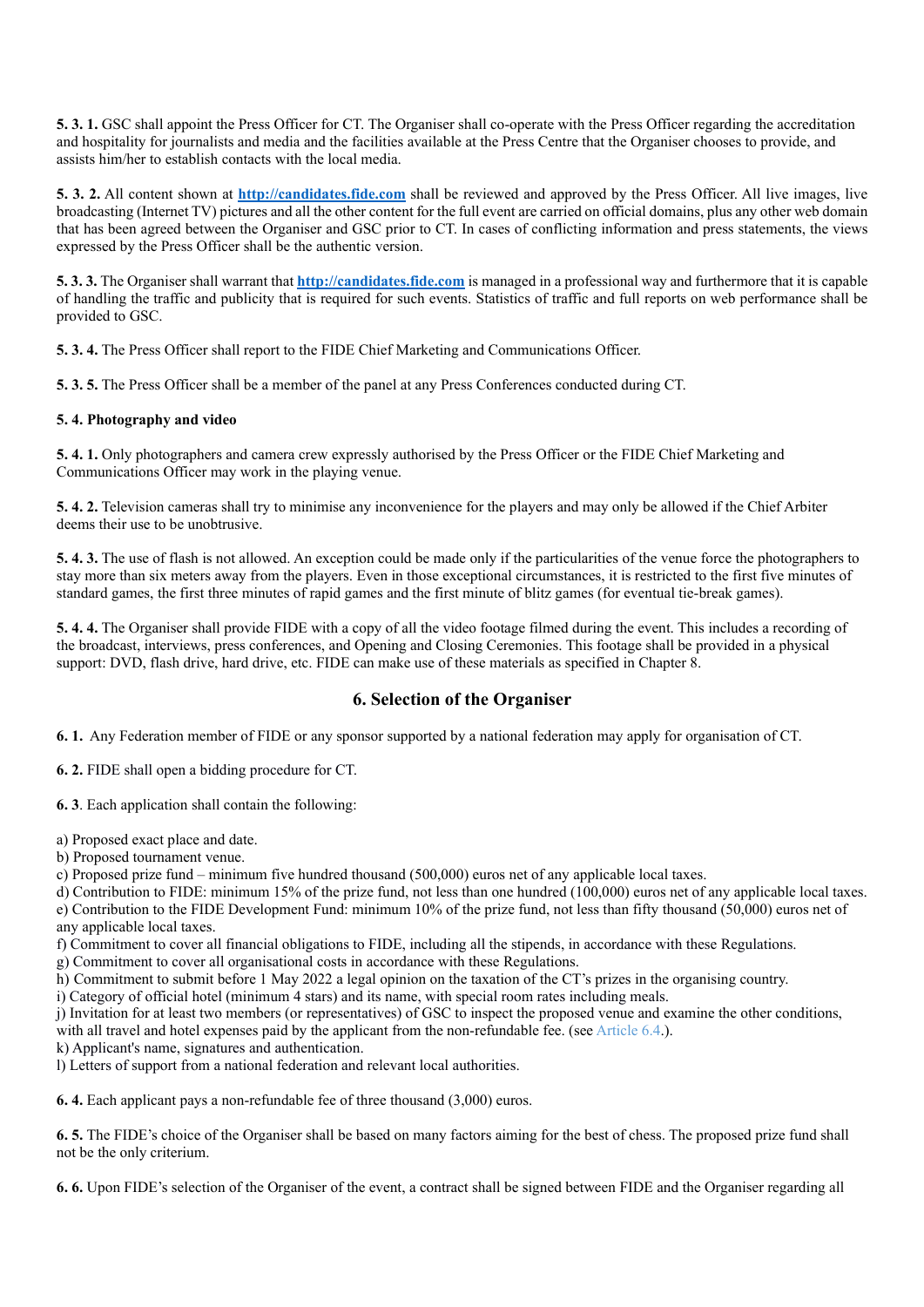financial and commercial aspects of CT. The Organiser is required to present all necessary bank guaranties for the whole amount of the prize fund and all expenses related to the event.

## **7. Financial issues**

**7. 1.** Before the end of the event, FIDE shall be reimbursed for its direct expenses incurred in the organisation of CT. This shall be a fixed sum agreed in the contract between the Organiser and FIDE. This sum includes pre-expenses (inspections), stipends, traveling expenses for the Principals and other expenses mentioned in the contract.

## **7. 2. Stipends**

The stipends to be paid to the Principals of the event by the Organiser are (in euros):

| 1,500 each |
|------------|
|            |
|            |
|            |
|            |
|            |

### **7. 3. Travel Expenses of the FIDE Principals**

The FIDE President has the right to business class travel by air, sea or rail, at the Organiser`s expense. If other travel conditions are not specified in the contract signed by the Organiser and FIDE, all other Principals shall be compensated by the Organiser for their travel expenses up to a maximum of one thousand (1,000) euros if travelling from the same continent, up to one thousand five hundred (1,500) euros if travelling from another continent.

#### **7. 4. Accommodation of the FIDE Principals**

Accommodation with full board in a suite in a 4-5-star hotel shall be offered by the Organiser for the FIDE President. Accommodation with full board in a standard room in the same hotel shall be offered by the Organiser for each Principal. Extra expenses shall be covered by the Organiser only for the FIDE President. The Organiser may alternatively choose to provide the Principals with the daily allowance of seventy (70) euros/day instead of full board.

#### **7. 5. Local transportation.**

Transfer from and to the airport shall be provided by the Organiser, if necessary. A sufficient number of cars shall be made available for Principals; their use shall depend on the position of the hotels, playing hall and media centre. Alternatively, a daily allowance in local currency may be provided, the amount shall be agreed between the Organiser and GSC. Local transport shall also be provided for the players to official functions, if necessary.

#### **7. 6. Personnel**

The Organiser shall provide sufficient personnel to assist in the playing hall, press room, VIP room, and at Ceremonies according to the contract between the Organiser and FIDE.

## **7. 7. Fair-play measures**

The Organiser shall cover the costs associated with implementing the fair play regulations up to ten thousand (10,000) euros.

## **8. Commercial issues**

**8. 1.** FIDE retains all commercial and media rights of the event, including internet. These rights can be granted by FIDE to the Organiser on conditions specified in the contract signed between FIDE and the Organiser.

**8. 2.** The radio and television rights, including photo, video and film rights, belong to FIDE. These rights can be granted by FIDE to the Organiser on conditions specified in the contract signed between FIDE and the Organiser.

**8. 3.** FIDE has the exclusive rights for live games transmission on Internet. FIDE shall provide to the Organiser the signal for online game display in the different function rooms as agreed between the parties. These rights as described here can be granted by FIDE to